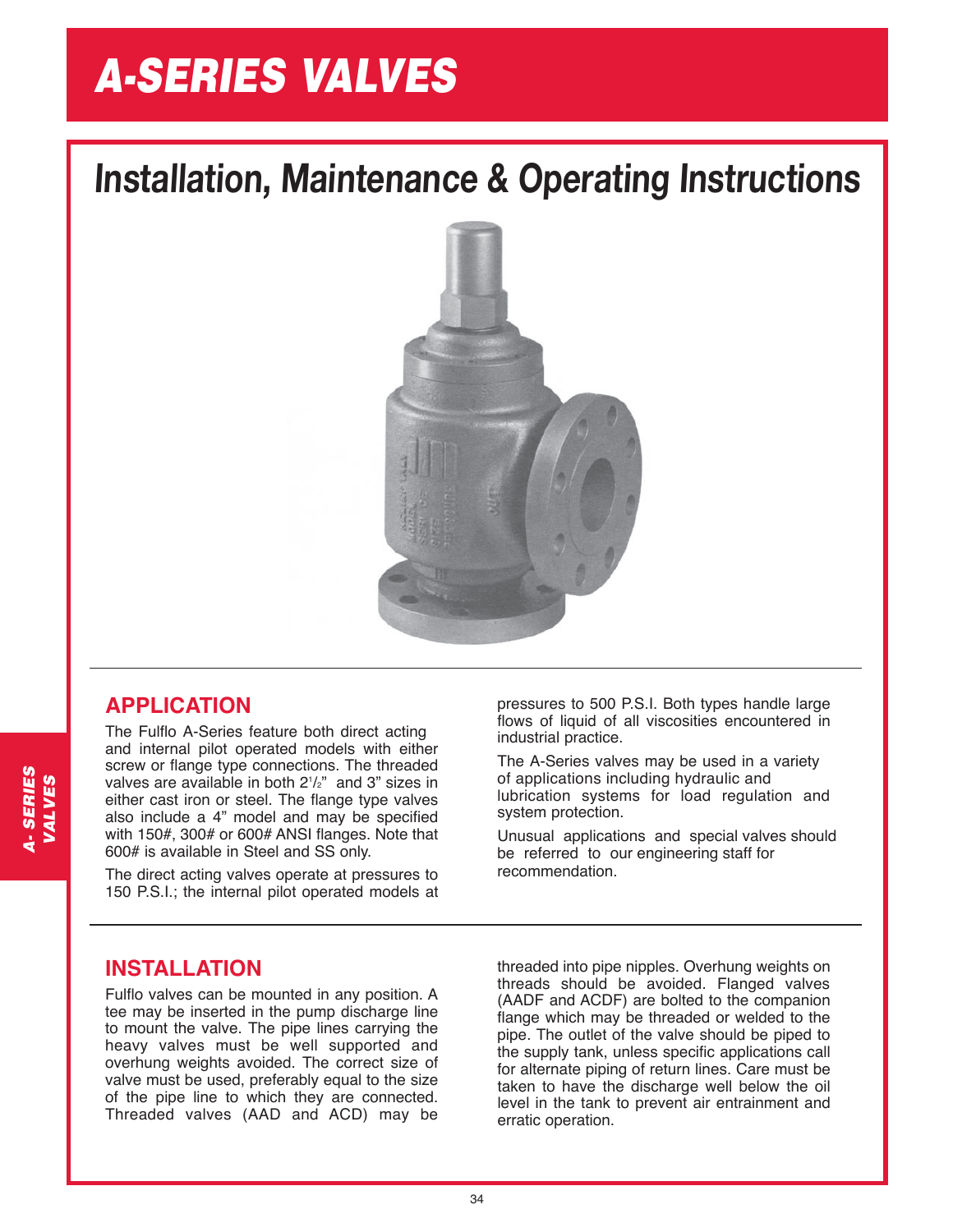### **SETTING VALVES**

Valve may be set with a hydraulic hand pump for cracking pressure. If a test stand is available, valve should be connected to the discharge header with the pump bypass open, and the bypass gradually closed until the desired pressure registers on the gauge. **"Direct"** Adjust valve adjusting screw until valve slightly bleeds at the set bypass pressure and lock adjusting screw. **"Pilot"** Adjust valve adjusting screw until approximately 5-7 GPM is flowing through the valve, at that point the main piston will open and then the valve will be considered at the set point, then lock adjusting screw. If a valve is required to bypass a given amount of fluid at a given

pressure, a test stand having a flow meter in the pump discharge line must be available. With a valve adjusting for cracking pressure as above, continue closing bypass until the required flow registers on the flow meter and observe pressure. Readjust pressure, if necessary, to obtain desired pressure at desired flow.

### **MAINTENANCE**

Fulflo valves provide reliable "chatter-free" operation when the system is free of abrasives and foreign matter. Continuous filtration of the liquid used is strongly recommended.

### **DISASSEMBLY OF DIRECT ACTING VALVES**



To dismantle the valve for inspection or cleaning:

- 1. Remove cap "A" and O-ring "D"
- 2. Remove lock nut "C"
- 3. Remove adjusting screw "B"
- 4. Remove cap screws "E"
- 5. Remove bonnet "F"
- 6. Remove gasket "G"
- 7. Remove spring retainer "H"
- 8. Remove spring or springs "I" and "J"
- 9. Remove piston "M"
- 10. Unscrew and withdraw cylinder "K"

11. Remove retaining bushing "N" if necessary

Inspect cylinder bore and piston for wear or scoring. Replace broken or damaged parts. Clean all parts thoroughly and re-assemble as follows:

Reverse process of disassembly from operation 11 to 6, then thread adjusting screw "B" into bonnet "F" so that it may be guided into the recess of spring retainer "H", while re-assembling bonnet "F" to body "L". Then proceed with steps 5, 4, 2, 1, in reverse order.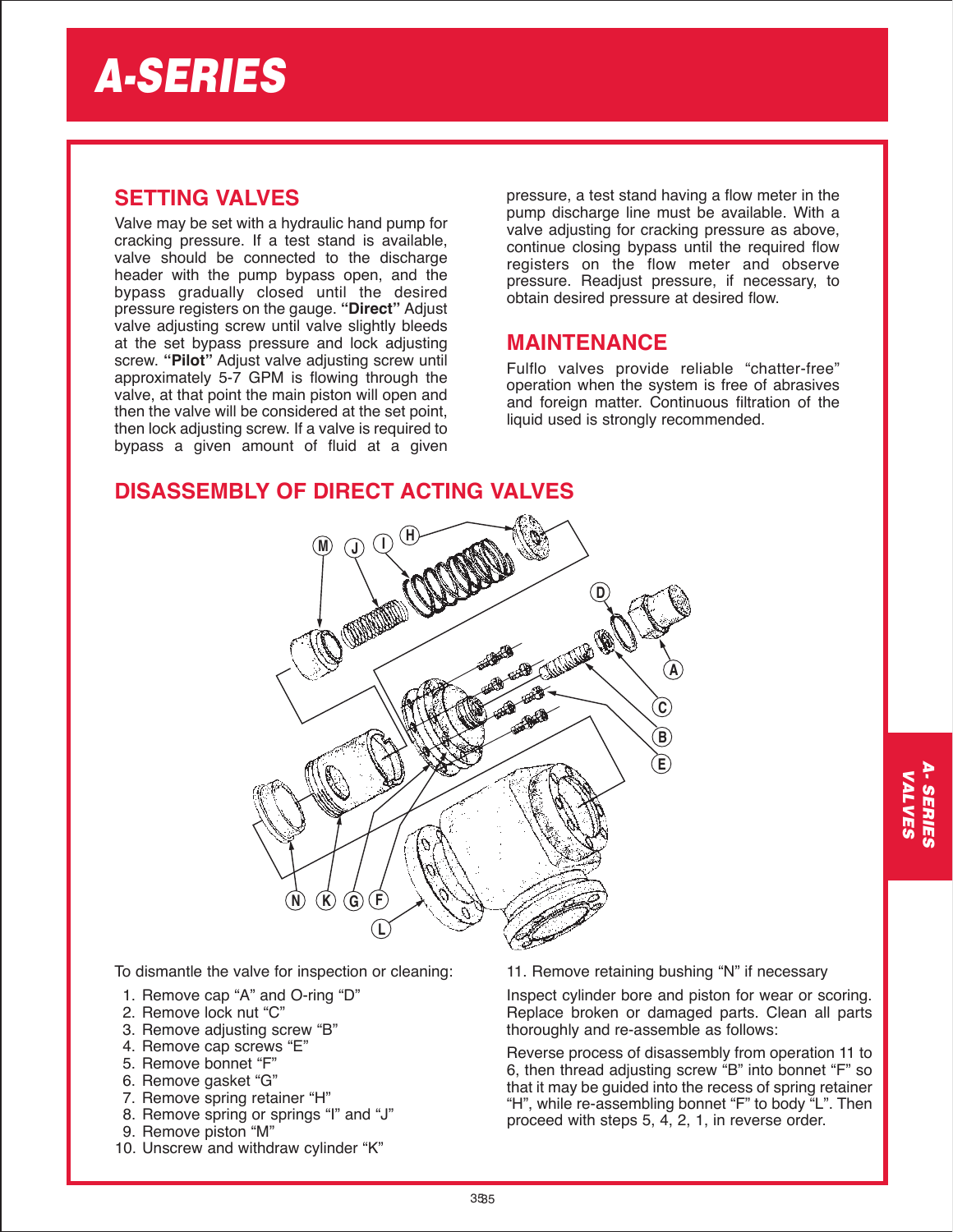# $A$ -SERIES ASSEMBLY NUMBER IDENTIFICATION CHART

| Symbol No.     | <b>Designation</b>          | Code                                                                                                   | <b>Description</b>                                                                                                                                                               |
|----------------|-----------------------------|--------------------------------------------------------------------------------------------------------|----------------------------------------------------------------------------------------------------------------------------------------------------------------------------------|
| 1              | <b>Series</b>               | A                                                                                                      |                                                                                                                                                                                  |
| $\overline{c}$ | Material                    | Α<br>C<br>SS                                                                                           | Cast Iron<br><b>Cast Steel</b><br><b>Stainless Steel</b>                                                                                                                         |
| 3              | <b>Type</b>                 | D<br>P                                                                                                 | <b>Direct Acting</b><br>Internal Pilot Operated                                                                                                                                  |
| 4 & 5          | <b>Size</b>                 | 09<br>10<br>11                                                                                         | $2^{1/2}$<br>3"<br>4"                                                                                                                                                            |
| 6              | Connection                  | None<br>F                                                                                              | Screw Type (2 <sup>1</sup> /2" and 3" only)<br>Flange                                                                                                                            |
| 7,8,9          | <b>ASA Flange</b><br>Rating | 150#300#<br>600#                                                                                       |                                                                                                                                                                                  |
| 10             | <b>Flange Style</b><br>Only | A<br>B<br>C<br>D                                                                                       | Raised Face, Staggered Bolt Centers<br>Smooth Face, Staggered Bolt Centers<br>Raised Face, Bolts on Valve Centerline<br>Smooth Face, Bolts on Valve Centerline                   |
| 11             | O-Ring<br>Material          | $\overline{\mathsf{R}}$<br><b>RV</b><br><b>RS</b><br><b>RT</b><br><b>RA</b><br><b>EPR</b><br><b>RN</b> | Buna O-Ring Cap Seal (Standard)<br>Viton O-Ring Cap Seal<br>Silicone O-Ring Cap Seal<br>Teflon O-Ring Cap Seal<br>Aflas O-Ring Cap Seal<br><b>Ethylene Propylene</b><br>Neoprene |
| 12             | Piston<br>Material          | /HS<br>/SS<br>/3SS                                                                                     | <b>Hardened Steel</b><br>416 Stainless Steel<br>303 Stainless Steel (For Stainless Valves Only)                                                                                  |
| 13             | Spring                      | <b>SPRING</b><br><b>PART</b><br><b>NUMBER</b>                                                          | See Below                                                                                                                                                                        |
| 14             | Setting                     |                                                                                                        | <b>Desired Set Pressure</b>                                                                                                                                                      |

### **EXAMPLE:**

|        |       | ACP09R                |                 |             |  |
|--------|-------|-----------------------|-----------------|-------------|--|
| Series | Steel | <b>Pilot Operated</b> | 09<br>$2^{1/2}$ | <b>Buna</b> |  |

NOTE: Special valves are prefixed by numbers assigned by the factory.

### **SERIES "A" VALVES (Direct Acting) PRESSURE RANGE CHART**

| <b>Valve</b><br><b>Size</b> | <b>Symbol</b> |                      | <b>Spring Part No. Pressure Range</b> |
|-----------------------------|---------------|----------------------|---------------------------------------|
|                             |               | A0960D               | 7-57 P.S.I.                           |
|                             |               | A0961C               | 8-75 P.S.I                            |
| $2^{1/2}$                   | 1 & J         | A0960D and<br>A0970D | 14-115 P.S.I.                         |
|                             | 1 & J         | A0961C and<br>A0971C | 16-150 P.S.I.                         |
|                             |               | A1060D               | 5-50 P.S.I.                           |
| 3"                          |               | A1061C               | 5-67 P.S.I.                           |

NOTE: Springs suffixed with "C" are Chrome Vanadium, "D" indicates Stainless Steel. For pressures other than listed, consult factory.

### **EXAMPLE:**

Specify:

- 1. Valve Model Number ( 1-10 )
- 2. O-Ring Identification Number ( 11 )
- 3. Piston Material ( 12 )
- 4. Spring Part Number ( 13 )
- 5. Spring pressure range or desired pressure setting. ( 14 )

| (Continued) |       |                      |               |  |  |
|-------------|-------|----------------------|---------------|--|--|
| 3"          | 18J   | A1060D and<br>A1070D | 10-100 P.S.I. |  |  |
|             | 1 & J | A1061C<br>A1071C     | 10-135 P.S.I. |  |  |
| 4"          |       | A1160D               | 2-37 P.S.I.   |  |  |
|             | 1 & J | A1160D and<br>A1170D | 4-75 P.S.I.   |  |  |

### **SERIES "A" VALVES (Pilot Operated)**

| Valve<br><b>Size</b> | <b>Symbol</b> |                      | <b>Spring Part No. Pressure Range</b> |
|----------------------|---------------|----------------------|---------------------------------------|
| $2^{1}/2$ "          | O & J         | A0980D and<br>A1190D | 50-500 P.S.I.                         |
| 3"                   | O & J         | A1080D and<br>A1190D | 50-500 P.S.I.                         |
| 4"                   | O & J         | A1181D and<br>A1190D | 50-500 P.S.I.                         |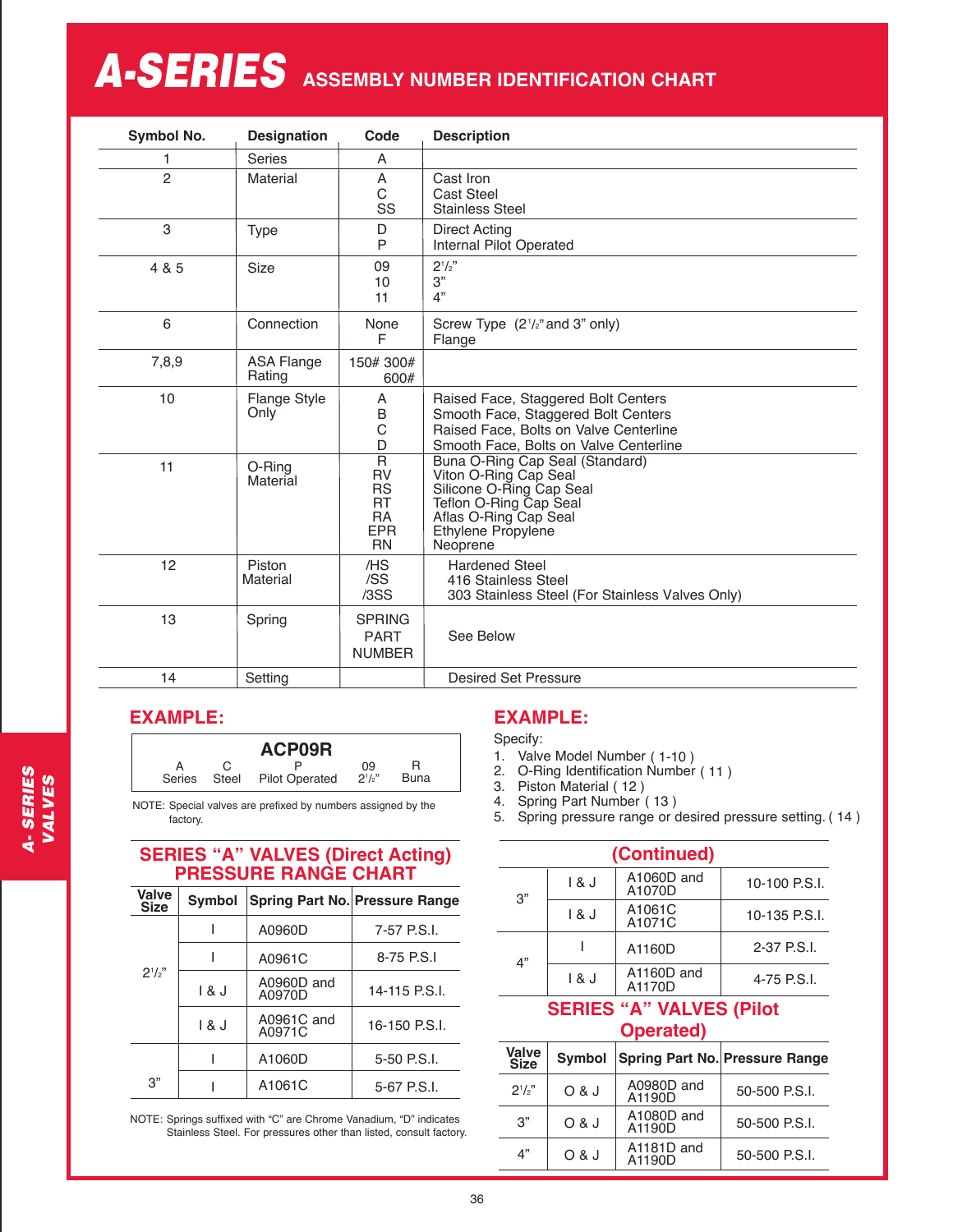# *A-SERIES 21 /2" and 3" (Direct Acting)*

### **DIMENSIONS A**

**B**

**C**

**H D**

**E**

**F G I J K L M N**



|               |                      |                  | <b>DIMENSIONS IN INCHES</b> |    |
|---------------|----------------------|------------------|-----------------------------|----|
| Valve<br>Size | ΑА                   | BB               | СC                          | DD |
| $2^{1/2}$     | $15\%$ <sub>16</sub> | $5^{1/2}$        | $5^{1}/_{16}$               |    |
| 3"            | $17^{1/2}$           | $6^{5}/\text{s}$ | $6^{3}/\mathrm{s}$          |    |

### **PARTS LIST**

PIPE SIZE

|               |                                                                                 |                                 | <b>VALVE SIZE</b>           |                             |  |
|---------------|---------------------------------------------------------------------------------|---------------------------------|-----------------------------|-----------------------------|--|
| <b>SYMBOL</b> | <b>NAME</b>                                                                     | <b>MODEL</b>                    | $2^{1/2}$                   | 3"                          |  |
| A             | Cap                                                                             | AA, AC<br><b>ASS</b>            | A1101CR<br>A1101SSR         | A1013CR<br>A1013SSR         |  |
| B             | <b>Adjusting Screw</b>                                                          | AA, AC<br><b>ASS</b>            | A0922C<br>A0922SS           | A1022C<br>A1022SS           |  |
| C             | Lock Nut                                                                        | AA, AC<br><b>ASS</b>            | 605-S<br>605-SS             | 705-S<br>705-SS             |  |
| D             | O-Ring t                                                                        | AA, AC<br><b>ASS</b>            | $604 -$ *<br>$604 -$ *      | $704 -$ *<br>$704 -$ *      |  |
| Е             | Cap Screw                                                                       | AA, AC<br>ASS                   | 3/8 x 1 SHCS                | 3/8 x 1 SHCS                |  |
| $\mathsf F$   | <b>Bonnet</b>                                                                   | AA<br>AC<br><b>ASS</b>          | A0909A<br>A0909C<br>A0909SS | A1009A<br>A1009C<br>A1009SS |  |
| G             | Gasket +                                                                        | AA, AC<br><b>ASS</b>            | A0903E<br>A0903RT           | A1003E<br>A1003RT           |  |
| H             | <b>Spring Retainer</b>                                                          | AA, AC<br><b>ASS</b>            | A0916C<br>A0916SS           | A1016C<br>A1016SS           |  |
| T             | Spring t                                                                        | AA, AC, ASS                     | See Chart                   | See Chart                   |  |
| J             | Spring +                                                                        | AA, AC, ASS                     | See Chart                   | See Chart                   |  |
| K             | Cylinder <sup>+</sup>                                                           | AA, AC<br><b>ASS</b>            | A0908C<br>A0908SS           | A1008C<br>A1008SS           |  |
| L             | Body                                                                            | AA<br><b>AC</b><br><b>ASS</b>   | A0900A<br>A0900C<br>A0900SS | A1000A<br>A1000C<br>A1000SS |  |
| M             | Piston +<br><b>Hardened Steel</b><br>416 Stainless Steel<br>303 Stainless Steel | AA, AC,<br>AA, AC<br>ASS (only) | A0906C<br>A0906D<br>A0906SS | A1006C<br>A1006D<br>A1006SS |  |
| ${\sf N}$     | Retaining Bushing                                                               | AA, AC<br><b>ASS</b>            | A0911C<br>A0911SS           | A1011C<br>A1011SS           |  |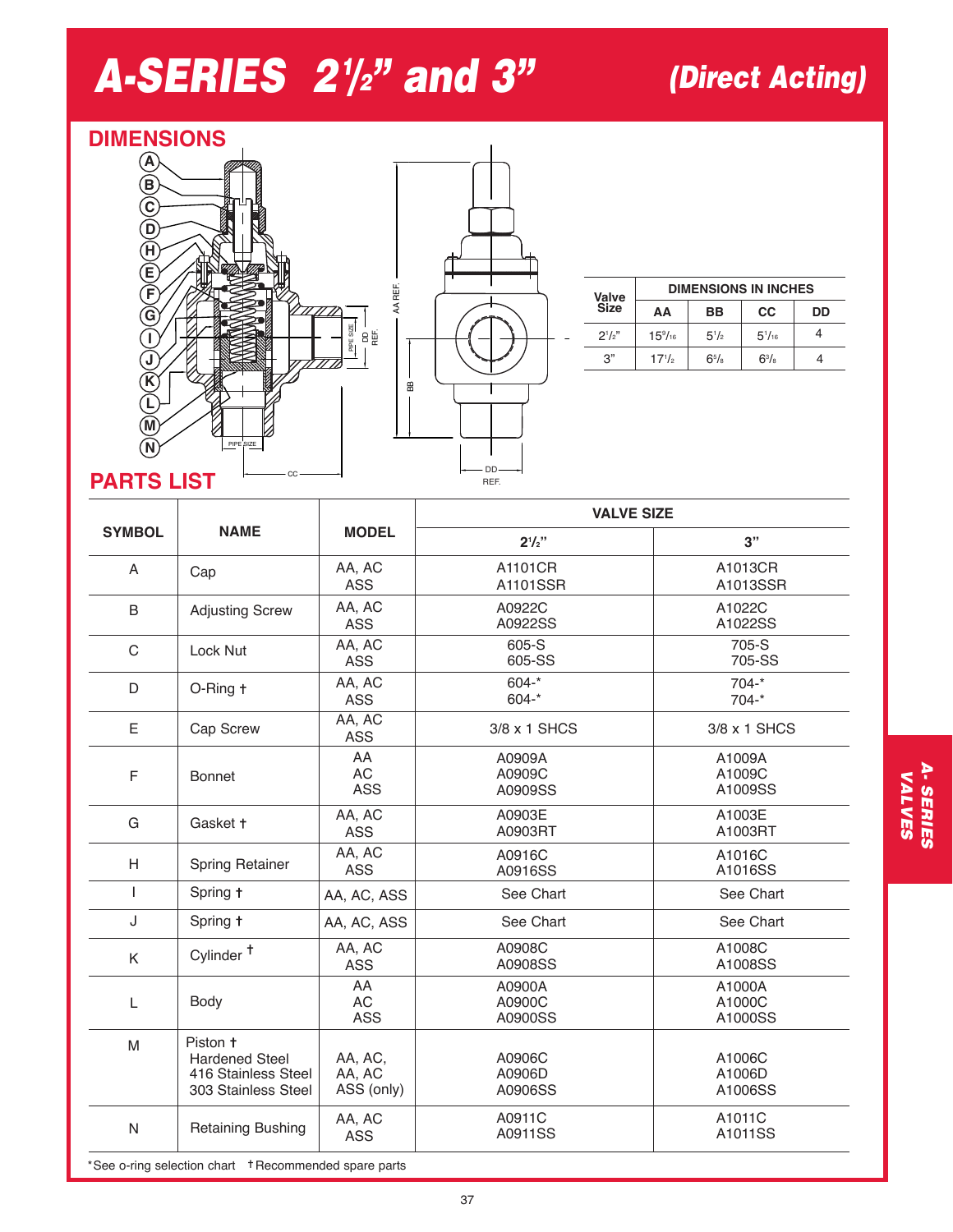# *A-SERIES 21 /2", 3" and 4" (Direct Acting)*

### **DIMENSIONS**





### **DIMENSIONS IN INCHES**

| <b>Valve</b><br>Size | <b>Flange</b><br>Rating | AA              | ВB               |
|----------------------|-------------------------|-----------------|------------------|
| $2^{1/2}$            | 150#<br>300#            | $15^{13}/_{16}$ | $5^{3}/_{4}$     |
| $2^{1/2}$            | 600#                    | $16^{3}/_{16}$  | $6^{1/s}$        |
| 3                    | 150#<br>300#            | $17^{1}/_8$     | $6^{1}/_{4}$     |
| 3                    | 600#                    | $17^{1/2}$      | $6^{5}/\text{s}$ |
| 4                    | 150#<br>300#            | 20              | $7^{15}/_{16}$   |
| 4                    | 600#                    | $20^{3}/_{16}$  | $8^{1/s}$        |

**Note!** Refer to Page 10 for Flange and Drilling Dimensions.

|                             |                                                                                 |                               | <b>VALVE SIZE</b>              |                                |                                |  |
|-----------------------------|---------------------------------------------------------------------------------|-------------------------------|--------------------------------|--------------------------------|--------------------------------|--|
| <b>SYMBOL</b>               | <b>NAME</b>                                                                     | <b>MODEL</b>                  | $2^{1}/2$ "                    | 3"                             | 4"                             |  |
| A                           | Cap                                                                             | AA, AC,<br><b>ASS</b>         | A1101CR<br>A1101SSR            | A1013CR<br>A1013SSR            | A1113CR<br>A1113SSR            |  |
| B                           | <b>Adjusting Screw</b>                                                          | AA, AC,<br><b>ASS</b>         | A0922C<br>A0922SS              | A1022C<br>A1022SS              | A1122C<br>A1122SS              |  |
| $\mathcal{C}$               | Lock Nut                                                                        | AA, AC,<br><b>ASS</b>         | 605-S<br>605-SS                | 705-S<br>705-SS                | 805-S<br>805-SS                |  |
| D                           | $O$ -Ring <sup>+</sup>                                                          | AA, AC,<br><b>ASS</b>         | $604 -$ *<br>$604 -$ *         | $704 -$ *<br>$704 -$ *         | $804 -$ *<br>$804 -$ *         |  |
| Ε                           | Cap Screw                                                                       | AA, AC, ASS                   | 3/8 x 1 SHCS                   | 3/8 x 1 SHCS                   | 3/8 x 1 SHCS                   |  |
| F                           | Bonnet                                                                          | AA<br><b>AC</b><br>ASS        | A0909A<br>A0909C<br>A0909SS    | A1009A<br>A1009C<br>A1009SS    | A1109A<br>A1109C<br>A1109SS    |  |
| G                           | Gasket <sup>+</sup>                                                             | AA, AC,<br><b>ASS</b>         | A0903E<br>A0903RT              | A1003E<br>A1003RT              | A1103E<br>A1103RT              |  |
| H                           | Spring Retainer                                                                 | AA, AC,<br><b>ASS</b>         | A0916C<br>A0916SS              | A1016C<br>A1016SS              | A1116C<br>A1116SS              |  |
| ı                           | Spring +                                                                        | AA, AC, ASS                   | See Chart                      | See Chart                      | See Chart                      |  |
| J                           | Spring +                                                                        | AA, AC, ASS                   | See Chart                      | See Chart                      | See Chart                      |  |
| K                           | Cylinder +                                                                      | AA, AC,<br><b>ASS</b>         | A0908C<br>A0908SS              | A1008C<br>A1008SS              | A1108C<br>A1108SS              |  |
| L                           | Body                                                                            | AA<br><b>AC</b><br><b>ASS</b> | A0900AF<br>A0900CF<br>A0900SSF | A1000AF<br>A1000CF<br>A1000SSF | A1100AF<br>A1100CF<br>A1100SSF |  |
| M                           | Piston +<br><b>Hardened Steel</b><br>416-Stainless Steel<br>303-Stainless Steel | AA<br><b>AC</b><br>ASS (Only) | A0906C<br>A0906D<br>A0906SS    | A1006C<br>A1006D<br>A1006SS    | A1106C<br>A1106D<br>A1106SS    |  |
| N                           | Retaining Bushing                                                               | AA, AC,<br><b>ASS</b>         | A0911C<br>A0911SS              | A1011C<br>A1011SS              | A1111C<br>A1111SS              |  |
| *See o-ring selection chart |                                                                                 |                               |                                |                                |                                |  |

Recommended spare parts

VALVES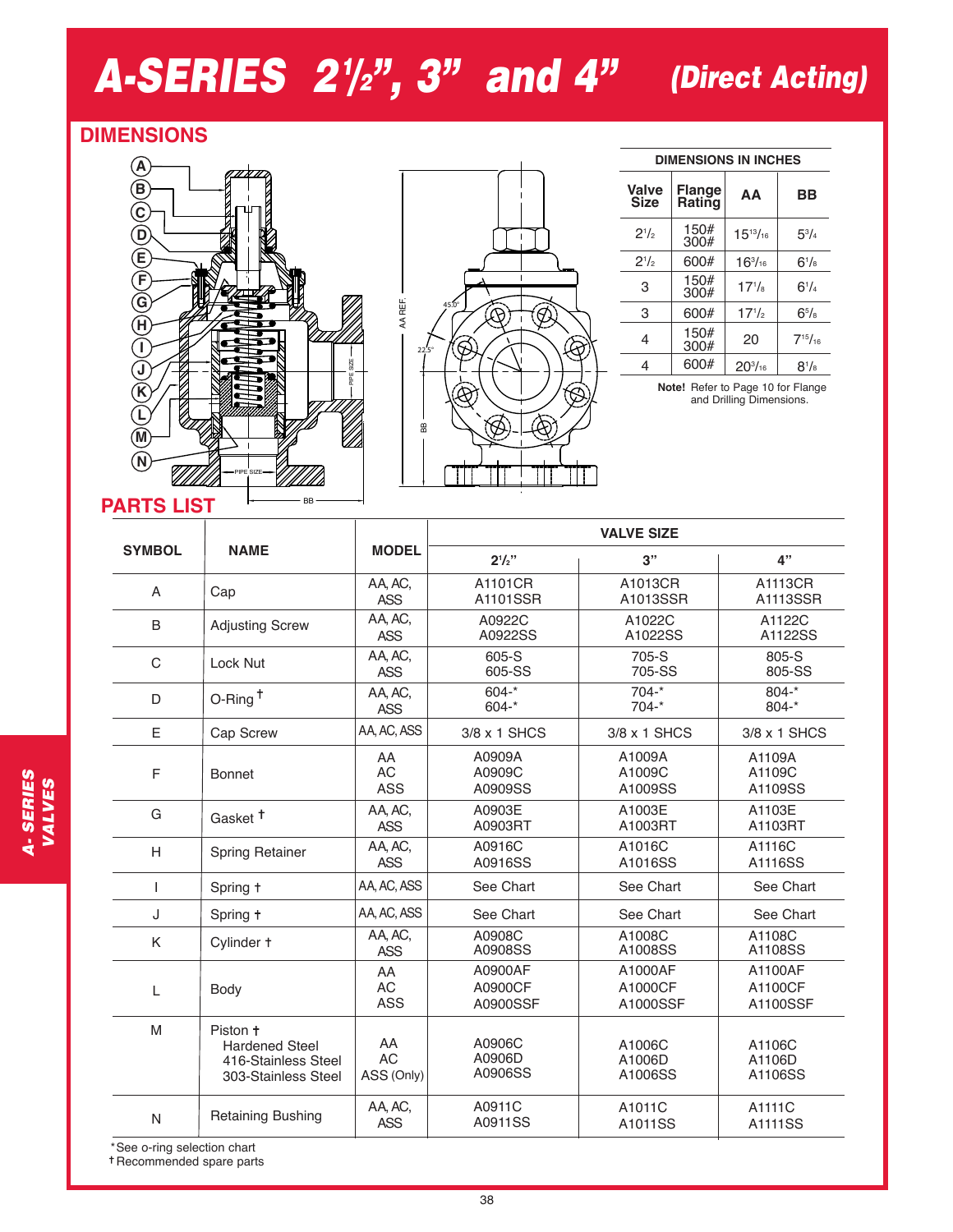## *A-SERIES PERFORMANCE CHARTS (Direct Acting)*

**All valve tests 110˚F. to 120˚F. Oil Viscosity 150 S.S.U. at 100˚F. (Charts good from 30 to 500 S.S.U.)**



3" VALVE TESTS 350 Rated Capacity 350 G.P. M. 250 Spring Part No. A1060D Spring Part No. A1060D<br>and A1070D<br>Pressure Range 10 to 100 P.S.I. Pressure Range 5 to 50 P.S.I. Spring Part No. A1061C Pressure Range 5 to 67 P.S.I. 150 Spring Part Nos. A1061C<br>and A1071C<br>Pressure Range 10 to 135 P.S.I. GALLONS PER MINUTE 100 50 40 30 20 Tests apply only to Direct Operating Valves or "D10" Valves.  $\mathsf{I}$ 10 1 2 4 6 8 10 20 40 60 OVERPRESSURE IN P.S.I.



**Overpressure** - The pressure increase or accumulation above the set pressure when the valve is discharging flow.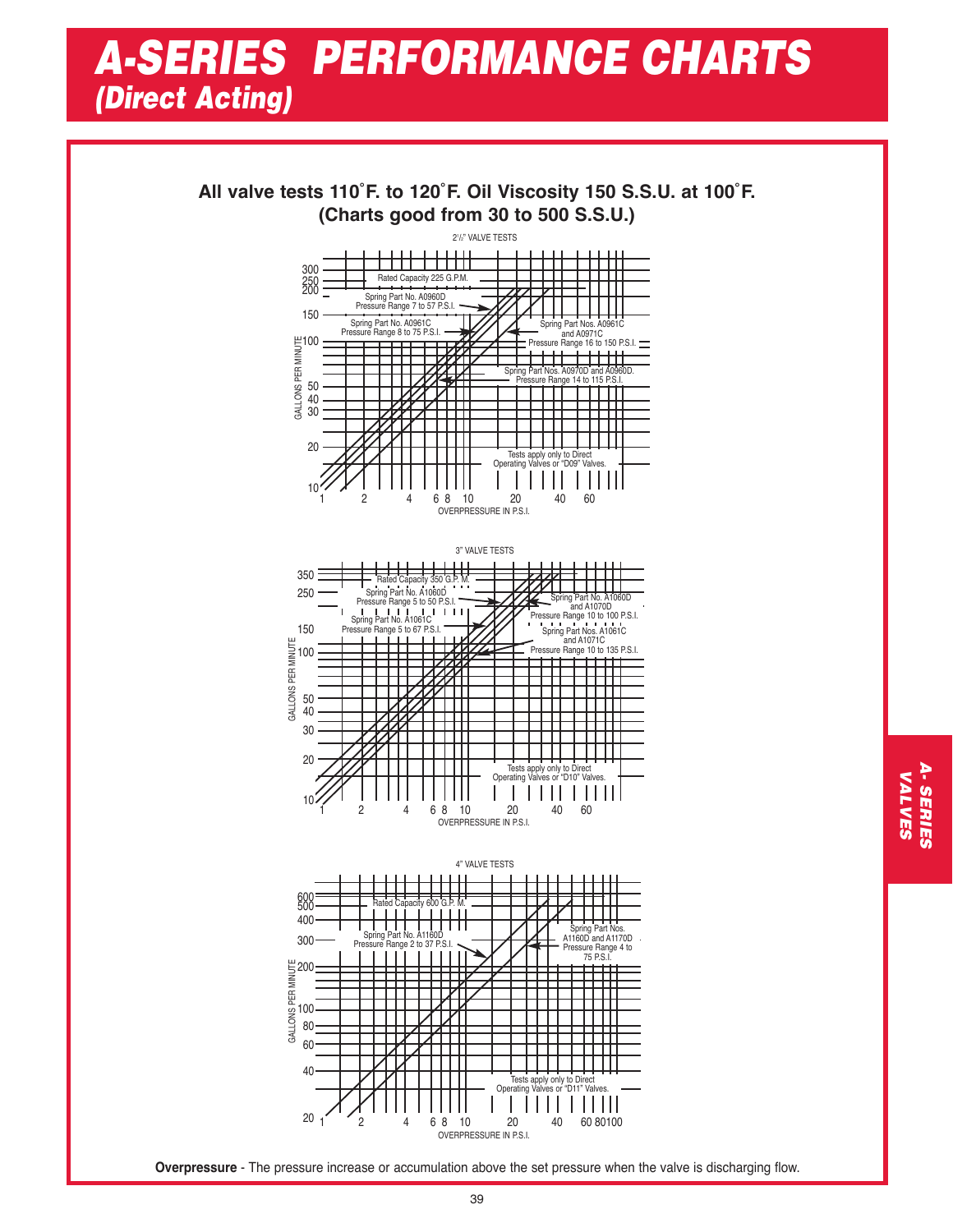## *A-SERIES (Internal Pilot Operated)*



### **DISASSEMBLY OF INTERNAL PILOT OPERATED VALVES**

To dismantle the valve for inspection or cleaning:

- 1. Remove cap "A" and gasket "D"
- 2. Remove nut "C"
- 3. Remove adjusting screw "B"
- 4. Remove cap screws "E"
- 5. Remove bonnet "F"
- 6. Remove gasket "G"
- 7. Remove pilot spring "J"
- 8. Unscrew and withdraw cylinder "M" (do not unscrew cylinder retainer "L")
- 9. Unscrew and remove cylinder retainer "L", after removing cylinder "M".

**Caution:** hold in vise. Balance spring "O" under heavy compression.

- 10. Unscrew and remove piston retainer "K"
- 11. Remove retaining ring "H"
- 12. Remove pilot piston "N"
- 13. Remove balance spring "O"
- 14. Remove piston "P"
- 15. Remove retaining bushing "S" if necessary

Inspect bores of both piston retainer "K" and cylinder "M". Inspect pistons "N" and "P" for wear or scoring. Replace broken or damaged parts. Clean all parts thoroughly and re-assemble as follows:

Reverse process of disassembly from operation 16 to 6, then thread adjusting screw "B" into bonnet "F", while re-assembling "F" to body "R". Then proceed with steps 5, 4, 2, 1 in reverse order.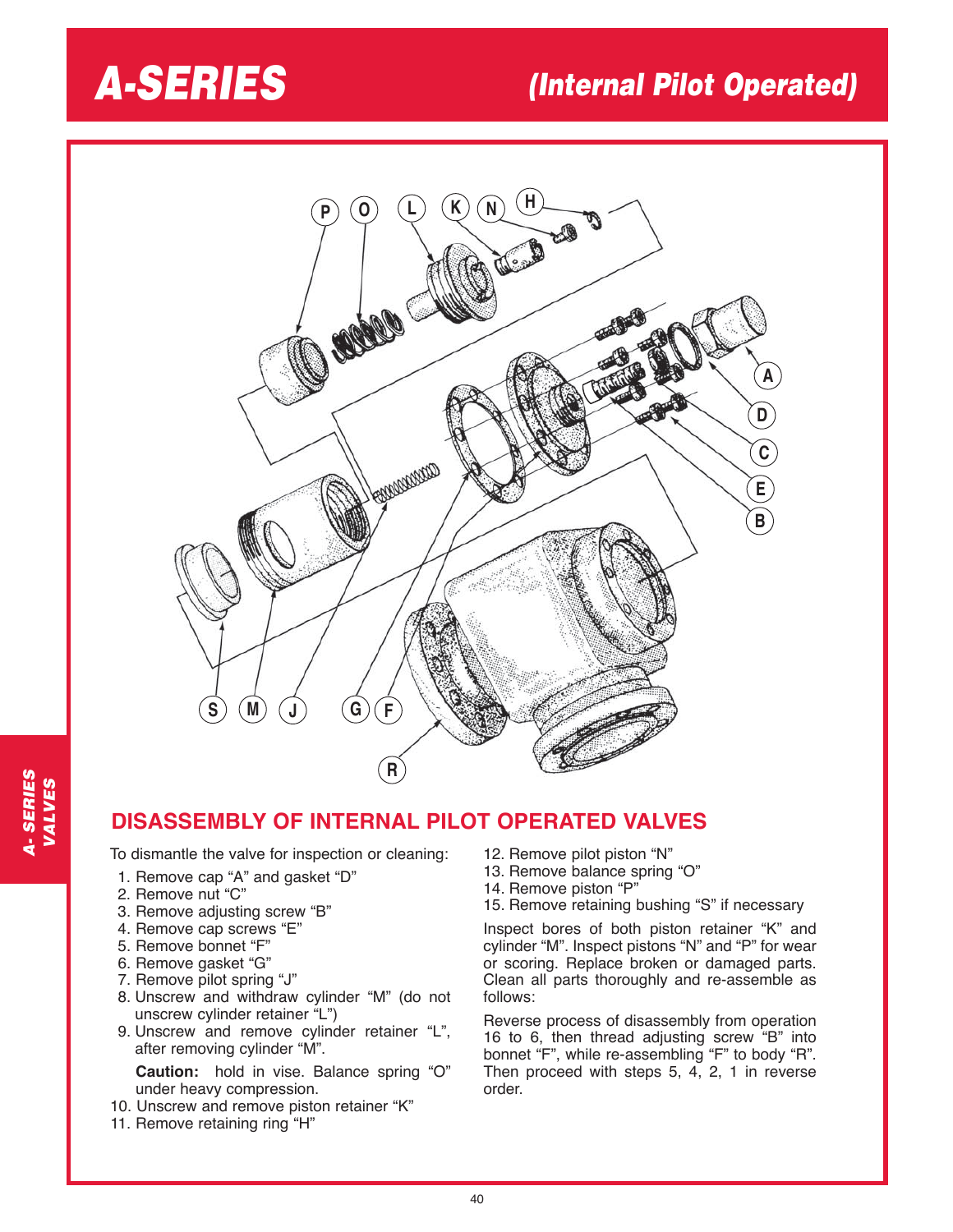# *A-SERIES 21 /2 " and 3" (Internal Pilot Operated)*

### **DIMENSIONS**





REF

| Valve       | <b>DIMENSIONS IN INCHES</b> |                  |               |                      |  |
|-------------|-----------------------------|------------------|---------------|----------------------|--|
| <b>Size</b> | ΔА                          | <b>BB</b>        | <b>CC</b>     | DD                   |  |
| $2^{1}/2$   | $15^{5}/\mathrm{s}$         | $5^{1}/_{2}$     | $5^{1}/_{16}$ |                      |  |
| 3"          | $16^{1/2}$                  | $6^{5}/\text{s}$ | $6^{3}/a$     | $4^7$ / <sub>8</sub> |  |

### **PARTS LIST**

|               |                                                                                       | <b>VALVE SIZE</b>              |                             |                             |  |
|---------------|---------------------------------------------------------------------------------------|--------------------------------|-----------------------------|-----------------------------|--|
| <b>Symbol</b> | <b>NAME</b>                                                                           | <b>MODEL</b>                   | $2^{1/2}$                   | 3"                          |  |
| A             | Cap                                                                                   | AA, AC<br><b>ASS</b>           | A1101CR<br>A1101SSR         | A1101CR<br>A1101SSR         |  |
| B             | <b>Adjusting Screw</b>                                                                | AA.AC<br>ASS                   | A1102C<br>A1102SS           | A1102C<br>A1102SS           |  |
| $\mathcal{C}$ | Lock Nut                                                                              | AA, AC<br><b>ASS</b>           | 505-S<br>505-SS             | $505-S$<br>505-SS           |  |
| D             | O-Ring t                                                                              | AA, AC, ASS                    | $604 -$ *                   | $604 -$ *                   |  |
| E             | Cap Screw                                                                             | AA.AC.ASS                      | 3/8 x 1 SHCS                | 3/8 x 1 SHCS                |  |
| F             | <b>Bonnet</b><br>Cast Iron<br>Steel<br><b>Stainless Steel</b>                         | AA<br><b>AC</b><br><b>ASS</b>  | A0919A<br>A0919C<br>A0919SS | A1019A<br>A1019C<br>A1019SS |  |
| G             | Gasket +                                                                              | AA.AC<br>ASS                   | A0903E<br>A0903RT           | A1003E<br>A1003RT           |  |
| H             | Retainer Ring +                                                                       | AA, AC<br><b>ASS</b>           | A1120D<br>A1120SS           | A1120D<br>A1120SS           |  |
| T             | Pilot Spring +                                                                        | AA, AC, ASS                    | A1190D                      | A1190D                      |  |
| J             | Piston Retainer +                                                                     | AA, AC<br>ASS                  | A1118C<br>A1118SS           | A1118C<br>A1118SS           |  |
| K             | <b>Cylinder Retainer</b>                                                              | AA, AC<br>ASS                  | A0912C<br>A0912SS           | A1012C<br>A1012SS           |  |
| L             | Cylinder +                                                                            | AA, AC<br>ASS                  | A0928C<br>A0928SS           | A1028C<br>A1028SS           |  |
| M             | Pilot Piston +<br><b>Hardened Steel</b><br>416 Stainless-Steel<br>303 Stainless-Steel | AA, AC<br>AA, AC<br>ASS (Only) | A1115C<br>A1115D<br>A1115SS | A1115C<br>A1115D<br>A1115SS |  |
| N             | Balance Spring +                                                                      | AA, AC, ASS                    | A0980D                      | A1080D                      |  |
| $\circ$       | Piston +<br><b>Hardened Steel</b><br>416 Stainless-Steel<br>303 Stainless-Steel       | AA, AC<br>AA, AC<br>ASS (Only) | A0936C<br>A0936D<br>A0936SS | A1036C<br>A1036D<br>A1036SS |  |
| P             | Body                                                                                  | AA<br>АC<br><b>ASS</b>         | A0900A<br>A0900C<br>A0900SS | A1000A<br>A1000C<br>A1000SS |  |
| R             | Retaining Bushing                                                                     | AA, AC<br>ASS                  | A0911C<br>A0911SS           | A1011C<br>A1011SS           |  |

**A. SERIES**<br>VALVES A- SERIES VALVES

Recommended spare parts \* See o-ring selection chart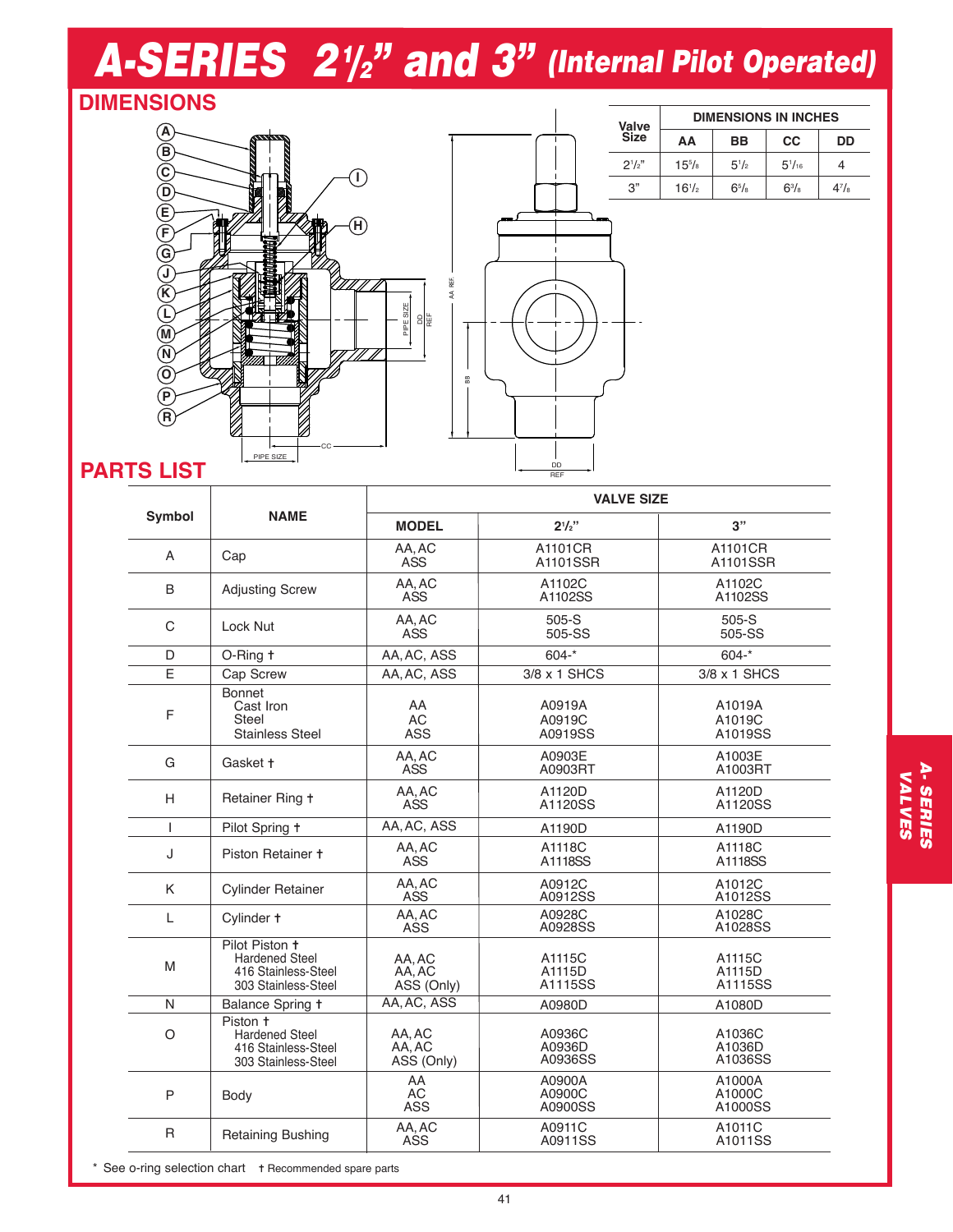## *A-SERIES 21 /2", 3" and 4" (Internal Pilot Operated)*

### **DIMENSIONS**





|                             | <b>DIMENSIONS IN INCHES</b> |                |                  |  |  |  |
|-----------------------------|-----------------------------|----------------|------------------|--|--|--|
| <b>Valve</b><br><b>Size</b> | <b>Flange</b><br>Rating     | AΑ             | ВB               |  |  |  |
| $2^{1/2}$                   | 150#<br>300#                | $15^{7}/s$     | $5^{3}/_{4}$     |  |  |  |
| $2^{1/2}$                   | 600#                        | $16^{1/4}$     | $6^{1}/s$        |  |  |  |
| 3                           | 150#<br>300#                | $16^{1}/s$     | $6^{1}/_{4}$     |  |  |  |
| 3                           | 600#                        | $16^{1}/2$     | $6^{5}/\text{s}$ |  |  |  |
| 4                           | 150#<br>300#                | $18^{3}/_{16}$ | $7^{15}/_{16}$   |  |  |  |
| 4                           | 600#                        | $18^{3}/_{8}$  | $8^{1}/_{8}$     |  |  |  |

### **PARTS LIST**

| Symbol       | <b>NAME</b>                                                                           | <b>VALVE SIZE</b>             |                                |                               |                                |
|--------------|---------------------------------------------------------------------------------------|-------------------------------|--------------------------------|-------------------------------|--------------------------------|
|              |                                                                                       | <b>MODEL</b>                  | $2^{1}/2"$                     | 3"                            | 4"                             |
| A            | Cap                                                                                   | AA, AC<br><b>ASS</b>          | A1101CR<br>A1101SSR            | A1101CR<br>A1101SSR           | A1101CR<br>A1101SSR            |
| B            | <b>Adjusting Screw</b>                                                                | AA.AC<br>ASS                  | A1102C<br>A1102SS              | A1102C<br>A1102SS             | A1102C<br>A1102SS              |
| C            | Lock Nut                                                                              | AA.AC<br><b>ASS</b>           | $505-S$<br>505-SS              | $505-S$<br>505-SS             | $505-S$<br>505-SS              |
| D.           | O-Ring t                                                                              | AA, AC, ASS                   | $604 -$ *                      | $604 -$ *                     | $604 -$ *                      |
| E            | Cap Screw                                                                             |                               | 3/8 x 1 SHCS                   | 3/8 x 1 SHCS                  | 3/8 x 1 SHCS                   |
| F            | Bonnet<br>Cast Iron<br>Steel<br><b>Stainless Steel</b>                                | AA<br><b>AC</b><br><b>ASS</b> | A0919A<br>A0919C<br>A0919SS    | A1019A<br>A1019C<br>A1019SS   | A1119A<br>A1119C<br>A1119SS    |
| G            | Gasket +                                                                              | AA, AC<br><b>ASS</b>          | A0903E<br>A0903RT              | A1003E<br>A1003RT             | A1103E<br>A1103RT              |
| H            | Retainer Ring +                                                                       | AA, AC<br><b>ASS</b>          | A1120D<br>A1120SS              | A1120D<br>A1120SS             | A1120D<br>A1120SS              |
| I            | Pilot Spring +                                                                        | AA, AC, ASS                   | A1190D                         | A1190D                        | A1190D                         |
| J            | Piston Retainer +                                                                     | AA, AC<br>ASS                 | A1118C<br>A1118SS              | A1118C<br>A1118SS             | A1118C<br>A1118SS              |
| K            | <b>Cylinder Retainer</b>                                                              | AA, AC<br>ASS                 | A0912C<br>A0912SS              | A1012C<br>A1012SS             | A1112C<br>A1112SS              |
| L            | Cylinder +                                                                            | AA, AC<br>ASS                 | A0928C<br>A0928SS              | A1028C<br>A1028SS             | A1128C<br>A1128SS              |
| M            | Pilot Piston +<br><b>Hardened Steel</b><br>416 Stainless-Steel<br>303 Stainless-Steel | AA, AC<br>AA.AC<br>ASS (Only) | A1115C<br>A1115D<br>A1115SS    | A1115C<br>A1115D<br>A1115SS   | A1115C<br>A1115D<br>A1115SS    |
| N            | Balance Spring <sup>+</sup>                                                           | AA.AC. ASS                    | A0980D                         | A1080D                        | A1080D                         |
| O            | Piston +<br><b>Hardened Steel</b><br>416 Stainless-Steel<br>303 Stainless-Steel       | AA, AC<br>AA.AC<br>ASS (Only) | A0936C<br>A0936D<br>A0936SS    | A1036C<br>A1036D<br>A1036SS   | A1136C<br>A1136D<br>A1136SS    |
| P            | Body                                                                                  | AA<br><b>AC</b><br><b>ASS</b> | A0900AF<br>A0900CF<br>A0900SSF | A1000AF<br>A1000CF<br>A100SSF | A1100AF<br>A1100CF<br>A1100SSF |
| $\mathsf{R}$ | <b>Retaining Bushing</b>                                                              | AA, AC<br>ASS                 | A0911C<br>A0911SS              | A1011C<br>A1011SS             | A1111C<br>A1111SS              |

Recommended spare parts \* See o-ring selection chart